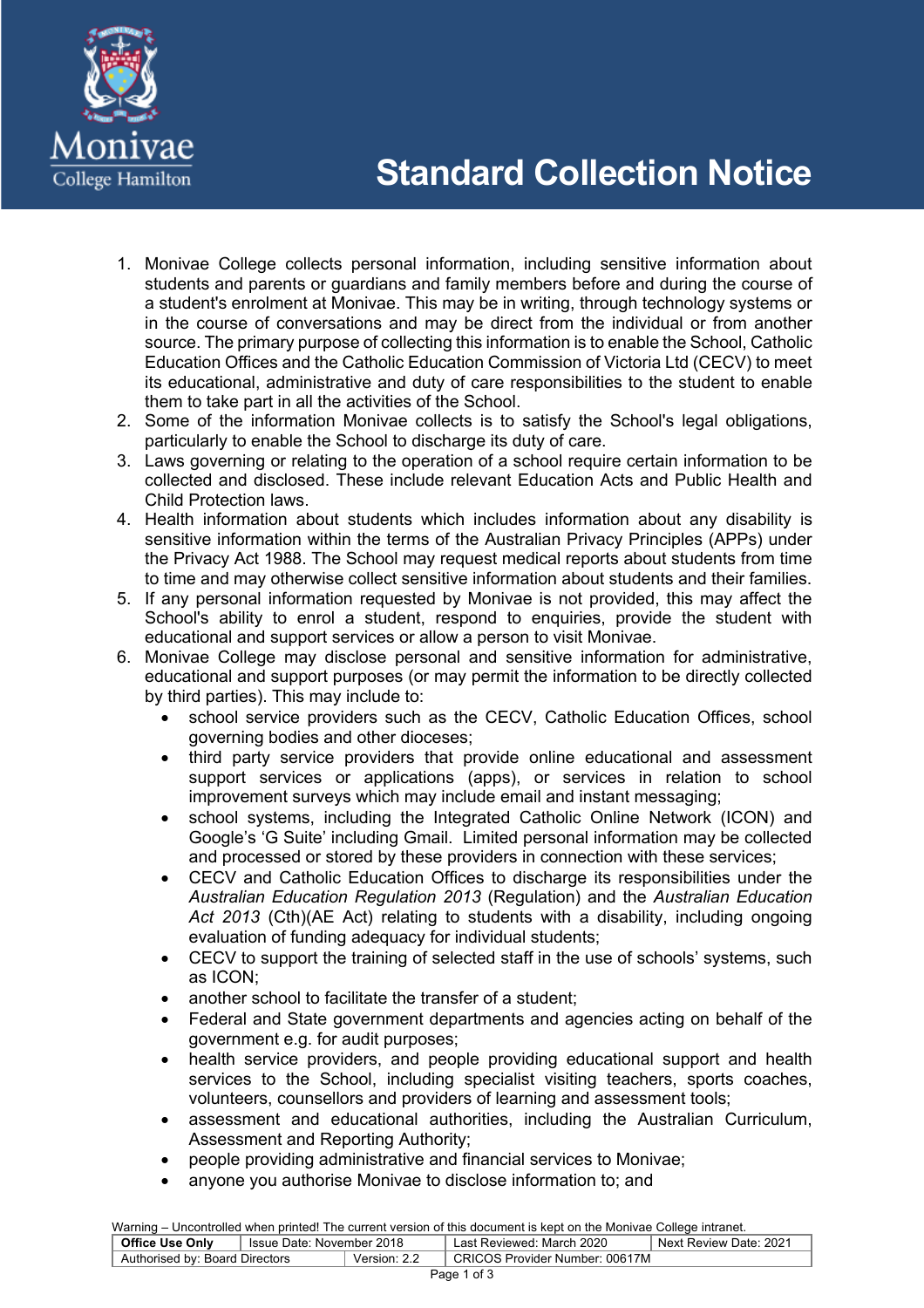- anyone to whom Monivae is required or authorised to disclose the information to by law, including under child protection laws.
- 7. Monivae is required by the Federal *Australian Education Regulation (2013) and Australian Education Act 2013* (Cth) (AE Act) to collect and disclose certain information under the *Nationally Consistent Collection of Data* (NCCD) on students with a disability. The school provides the required information at an individual student level to the Catholic Education Offices and the CECV, as an approved authority. Approved authorities must comply with reporting, record keeping and data quality assurance obligations under the NCCD. Student information provided to the federal government for the purpose of the NCCD does not explicitly identify any student.
- 8. Personal information collected from students is regularly disclosed to their parents or guardians.
- 9. If you make an enrolment application to another School, personal information including health information provided during the application stage may be collected from, or shared with, the other school.
- 10. Monivae may use online or 'cloud' service providers to store personal information and to provide services to the School that involve the use of personal information, such as services relating to email, instant messaging and education and assessment applications. Some limited personal information may also be provided to these service providers to enable them to authenticate users that access their services. This personal information may reside on a cloud service provider's servers which may be situated outside Australia. Further information about the School's use of an online or 'cloud' service providers is contained in the School's Privacy Policy.
- 11. As not all countries are bound by laws which provide the same level of protection for personal information as the APPs, the School makes reasonable efforts to be satisfied about the protection of any personal information that may be collected, processed and stored outside Australia in connection with any cloud and third-party services and will endeavour to ensure it will be located in countries with substantially similar protections as the APPs.
- 12. When Monivae uses Google's G-Suite including Gmail, some personal information (usually limited to name and email address) of students, parents or guardians may be transferred, stored and processed by Google in the United States, or in any other country through which Google provides these services or where it processes and stores information. This personal information will be stored and processed by Google in accordance with Google's terms and conditions stated in the G-Suite for Education Agreement which the school entered into with Google.
- 13. The Monivae College Privacy Policy contains further information about its use of cloud and other third-party service providers and any of their overseas locations
- 14. Where personal, including sensitive information is held by a cloud computing service provider on behalf of CECV for educational and administrative purposes, it may be stored on servers located within or outside Australia.
- 15. School personnel and the school's service providers, and the CECV and its service providers, may have the ability to access, monitor, use or disclose emails, communications (e.g. instant messaging), documents and associated administrative data for the purposes of administering the ICON system and ensuring its proper use.
- 16. The Monivae College Privacy Policy is accessible via the school website, newsletter, handbook, or from the School office. The policy sets out how parents, guardians or students may seek access to, and correction of their personal information which Monivae has collected and holds. However, access may be refused in certain circumstances such as where access would have an unreasonable impact on the privacy of others or may result in a breach of the School's duty of care to the student, or where students have provided information in confidence or where the School is otherwise required or authorised by law to refuse access. Any refusal will be notified in writing with reasons (unless, given the grounds for refusal, it would be unreasonable to provide reasons).
- 17. The Monivae College Privacy Policy also sets out how parents, guardians, students and

Warning – Uncontrolled when printed! The current version of this document is kept on the Monivae College intranet.

| <b>Office Use Only</b>         | Issue Date: November 2018 |              | Last Reviewed: March 2020      | Next Review Date: 2021 |
|--------------------------------|---------------------------|--------------|--------------------------------|------------------------|
| Authorised by: Board Directors |                           | Version: 2.2 | CRICOS Provider Number: 00617M |                        |